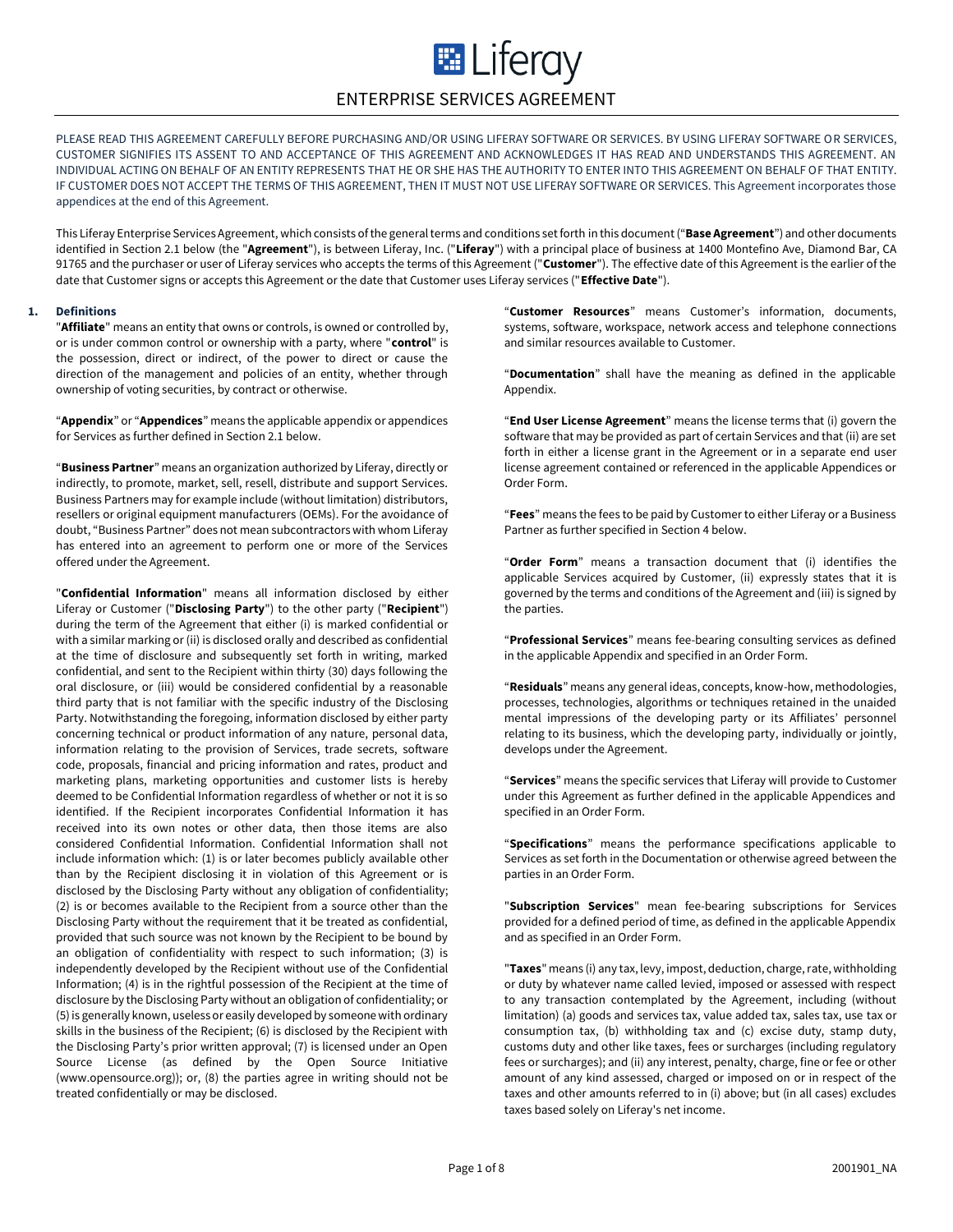

"**Training Services**" means Liferay's training courses as defined in the applicable Appendix and specified in an Order Form.

"**Unit**" is the measurement of Service usage as further defined in the applicable Appendix and specified in an Order Form.

#### **2. Scope of the Agreement**

#### **2.1 Elements of the Agreement**

The Agreement establishes a framework for the provision of Services by Liferay to Customer. Liferay offers a variety of Services, including Subscription Services, Professional Services or Training Services. The parties agree that the terms of this Agreement will govern all orders and use by Customer of Services unless otherwise agreed by the parties in writing. Most of these offerings are standardized and described in Appendices, which augment the Agreement. In order to acquire any Services from Liferay, Customer and Liferay will execute an Order Form, which shall identify the applicable Services and incorporate by reference the Base Agreement and the Appendices applicable to the acquired Services. Liferay acknowledges that some customers require the issuance of a purchase order in order to effect orders as part of their procurement systems and processes. If a Customer's purchase order is accepted by Liferay, such acceptance is limited to and the Purchase Order will only become part of the Agreement with respect to the terms of the quantities, descriptions, Services, Fees, delivery schedule, and duration of Services, and any additional or different terms or conditions, or any other attempt by Customer to vary in any degree any of the terms of the Agreement or an Order Form by such purchase order, shall be rejected by the parties and null and void. In the event both Liferay's Order Form and Customer's purchase order are executed by Customer and presented to Liferay for a specific order, only the terms of Liferay's Order Form shall apply. If Customer procures any Services from a Business Partner of Liferay, Section 2.4 will apply.

#### **2.2 Order of Priority**

In the event of any conflict or inconsistency between the provisions in the body of the Base Agreement, the Appendices, an Order Form and/or any Customer purchase order terms accepted by Liferay, the terms will be interpreted in the following order: (i) the terms of the applicable Appendix, (ii) the terms of the Base Agreement, and for direct orders of the Customer from Liferay (iii) the terms of the applicable Order Form and (iv) the accepted terms of a Customer purchase order issued to Liferay, if applicable; provided however, that a lower ranked document may override the higher ranked document limited to the scope of such lower ranked document only if (and limited to the extent) that the lower ranked document specifically identifies the parties' intent to override provision(s) of the higher ranked document.

# **2.3 Software**

As part of its Services Liferay may provide access to software components for download by Customer. In the context of Liferay's tradition as an open source software provider and unless explicitly specified otherwise in writing, such software is provided free of charge under perpetual licenses which are included in one or more End User License Agreement(s). As part of its Services, Liferay may offer Customer certain value-added assurances in connection with such software, which go beyond the terms of such EULAs. For the avoidance of doubt it is therefore clarified that in the event of a conflict or inconsistency between the terms of the Agreement (including any Appendices and Order Forms) and an End User License Agreement, the terms of the Agreement shall prevail between the parties to the applicable Order Form during the term of the Order Form. Notwithstanding any provision to the contrary in the Agreement, any applicable End User License Agreement will be governed by the laws set forth in the applicable End User License Agreement, without regard to any conflict of laws provisions.

# **2.4 Business Partners**

When Customer orders Services through a Business Partner, Liferay confirms that Liferay is responsible for providing the Services to Customer under the terms of the Agreement. However, Liferay is not responsible and shall not be liable for (i) the actions or omissions of Business Partners, (ii) any additional obligations not set out in the Agreement and which the Business Partners may have agreed to provide to the Customer, and/or (iii) any products or services that Business Partners supply to Customer under any separate agreements between a Business Partner and Customer.

# **2.5 Affiliates**

Liferay and Customer agree that Customer or Affiliates of Customer may acquire Services from Liferay or its Affiliates by entering into an Order Form with Liferay or a Liferay Affiliate. Upon entering into such Order Form, the respective parties agree that for the purposes of that Order Form they will observe, perform and be bound by the terms of the Agreement as if they were parties to it in the place of their respective Affiliates who have originally entered into the Agreement. Accordingly, any reference in the Agreement to "Liferay" or "Customer" shall be construed solely as a reference to the specific entity (either the entities designated above as "Liferay" or "Customer" or their respective Affiliate) that executes or submits an Order Form. The parties acknowledge and agree that in the event an Order Form is executed or submitted by a Liferay Affiliate or a Customer Affiliate, adjustments to the terms of the Agreement may be made in particular, but not limited in order to address disparate tax or legal regimes in other geographic regions.

# **3. License and Ownership**

# **3.1 Marks**

Unless expressly stated in an Order Form, no right or license, express or implied, is granted in the Agreement for the use of any Liferay, Liferay Affiliate, Customer, Customer Affiliate or third party trade names, service marks or trademarks, provided that Customer grants Liferay and its Affiliates a license to include the name and logo of Customer in listings made available to the public for the sole purpose of identifying Customer as a customer of Liferay and provided that Customer's name and logo shall not be more prominent than any other Liferay customer's name or logo and shall not be used in any way to include any particular endorsement of Liferay Services.

# **3.2 Software**

The various software items provided by Liferay as part of the Services under the Agreement are each governed by one or more End User License Agreement(s) as set forth in Section 2.2 above.

# **3.3 Freedom to Use Ideas**

Subject to Section 9 and notwithstanding anything to the contrary contained in the Agreement or an Order Form, the ideas, methods, concepts, know-how, structures, techniques, inventions, developments, processes, discoveries, improvements and other information and materials developed by Liferay, individually or jointly, in and during the course of any Order Form may be used by Liferay, in perpetuity without an obligation to account (whether financially or otherwise), in any way Liferay deems appropriate, including by or for itself or its customers or partners.

# **4. Fees, Expenses and Payment Terms**

# **4.1 Unit, Business Partner Transactions**

Customer agrees to pay Liferay (or, if applicable, a Business Partner) the applicable Fees for each Unit. The following Sections 4.2, 4.3 and 4.4 shall only apply to direct transactions between Liferay and Customer. In the event that Customer acquires Services from a Business Partner, Sections 4.2, 4.3 and 4.4 will not apply but the applicable fees, payment terms and taxes will be as agreed separately between Business Partner and Customer.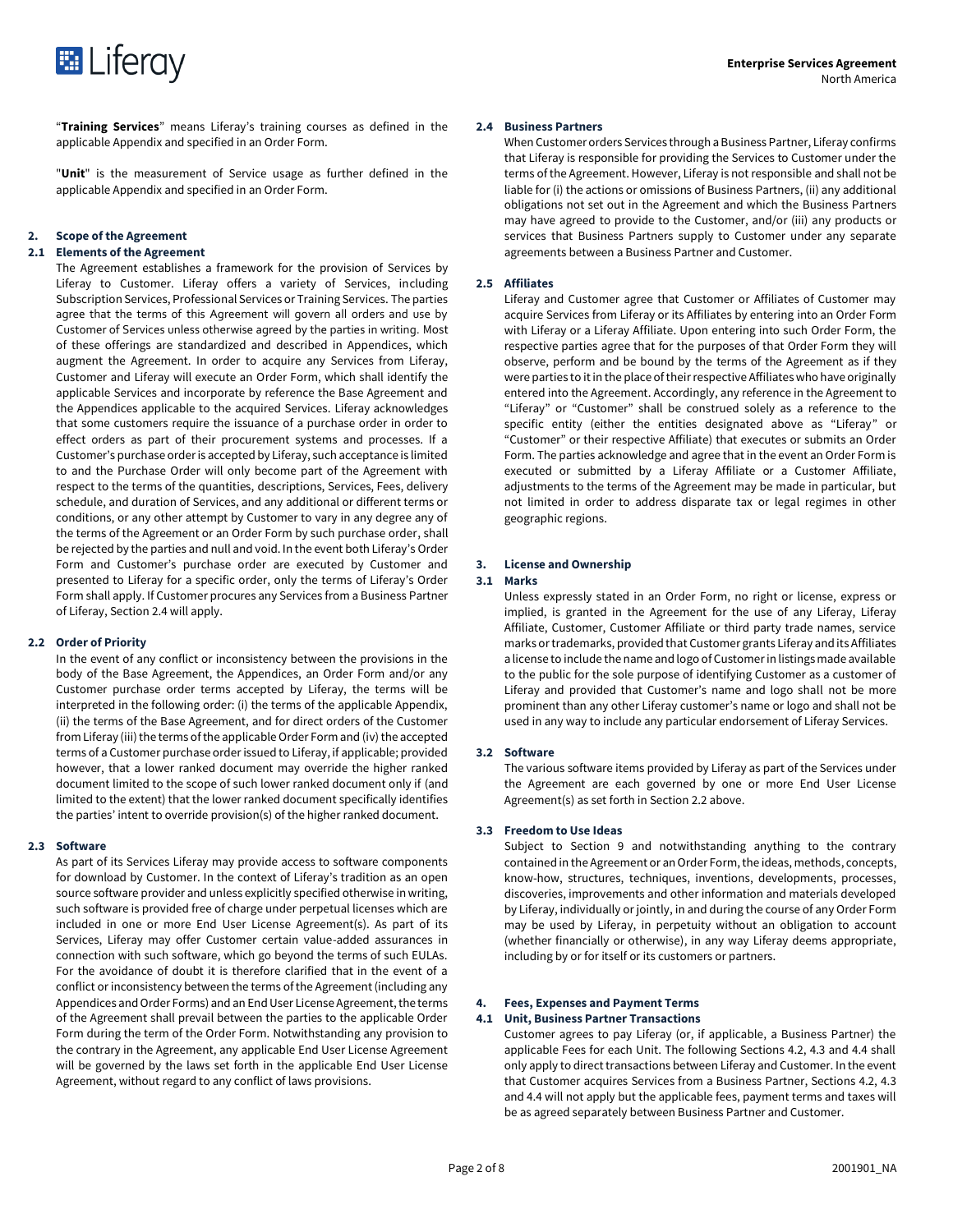

## **4.2 Fees and Expenses**

The Fees for the Services (i) will be identified in an Order Form, (ii) unless otherwise specified in a writing accepted by Liferay, do not include, currency conversion fees, wire transfer fees or other bank payment charges ("**Transaction Fees**") or out-of-pocket expenses incurred by Liferay in order for the Services to be rendered and Customer will make payments net of all Transaction Fees, (iii) are due upon Liferay's acceptance of an Order Form or, for renewal of Services, at the start of the renewal term, and (iv) are payable in accordance with Section 4.3. The Fees for any renewal term for Services or additional Units will be assessed at the time of renewal or the additional order, respectively; provided, that for Subscription Services that renew according to Section 10.2, Liferay provides an email notification of any price changes to the email address associated with the applicable Customer account at least sixty (60) days prior to the renewal date of the Subscription Services following which such prices changes shall take effect on renewal. Liferay has no obligation whatsoever to accept any additional orders. To the extent that Customer utilizes any vendor management systems, Liferay will not be liable for any fees associated with the participation, registration or use of such systems ("**Vendor Management Fees**"). If any party is required to pay, withhold or deduct any Vendor Management Fees or Transaction Fees, Customer shall increase the sum payable to Liferay by the amount necessary to offset any such Vendor Management Fees and Transaction Fees, so that Liferay ultimately receives an amount equal to the full amount of Fees as invoiced.

## **4.3 Payment Terms**

Liferay will invoice Customer for the Fees upon Liferay's acceptance of the applicable Order Form and upon acceptance of any future order. Unless otherwise specified in an Order Form, Customer will pay Fees and expenses, if any, no later than thirty (30) days from the date of receipt of a correct invoice; provided, however, that Fees for Training Services or any service credits are due prior to delivery. Except as otherwise expressly provided in the Agreement or an Order Form, any and all payments made by Customer pursuant to the Agreement including any Order Forms will be made without the right of set-off or chargeback and are non-refundable, provided, however, that this does not otherwise limit the remedies available to Customer under the Agreement in the event of a breach of the Agreement by Liferay. If actual payment has not been received within thirty (30) days of the date of receipt of a correct invoice, Liferay reserves the right (i) to suspend or cancel performance of all or part of the Services, if payment is not received by Liferay within ten (10) days after Liferay provided notice of nonpayment to Customer and/or (ii) terminate the applicable Order Form and/or the Agreement in accordance with Section 10.3. Furthermore, Customer will reimburse Liferay for all costs (including reasonable legal fees) associated with collecting delinquent or dishonored payments by Customer that are more than thirty (30) days past due. At Liferay's option, interest charges may be added to any past due amounts at the lower of: (i) one and a half percent (1.5%) per month or (ii) the maximum amount allowed by applicable law. Payments by Customer will thereafter be applied first to accrued interest and then to the principal unpaid balance.

#### **4.4 Taxes**

All consideration payable or to be provided under or in accordance with the Agreement (including any Fees) is exclusive of Taxes. Customer will pay Liferay an amount equal to any Taxes arising from or relating to the Agreement or an applicable Order Form which are paid by or are payable by Liferay and are separately itemized in Liferay's invoices to Customer. If Customer is required to withhold or deduct any portion of the payments due to Liferay, Customer will increase the sum payable to Liferay by the amount necessary so that Liferay receives an amount equal to the sum it would have received had Customer not made withholdings or deductions. If Customer is exempt from paying any or all Taxes, Customer shall provide Liferay with written evidence of such Tax exemptions issued by the applicable taxing authority. Customer shall, on at least an annual basis and upon reasonable request from Liferay, update or re-confirm such status. Liferay reserves the

right to invoice for applicable Taxes, if Customer fails to maintain or update written evidence of such tax-exempt status with Liferay.

# **5. Reporting and Verification**

# **5.1 Reporting**

Customer will notify Liferay in writing (or, if applicable, the Business Partner) promptly if the actual number of Units utilized by Customer exceeds the number of Units for which Customer has paid the applicable Fees. In its notice, Customer will include the number of additional Units and the date(s) on which such Units were first utilized. Liferay (or the Business Partner, as applicable) will invoice Customer for the applicable Services for such Units and Customer will pay for such Services no later than thirty (30) days from the date of the receipt of the invoice. The Fees for such additional Units will be assessed at Liferay's then-current rates at the time that the Customer provides the notification according to this Section 5.1.

#### **5.2 Verification**

Upon request, and, unless prior non-compliance has been established, not more than once during each twelve-months-period, Customer will selfcertify and report to Liferay in a writing executed by an authorized representative of Customer with actual knowledge, the actual number of Units utilized by Customer and that Customer is using the Services in accordance with the terms of the Agreement. During the term of the Agreement and for one (1) year thereafter, Liferay or its designated agent may audit Customer's facilities and records to verify Customer's compliance with the Agreement. Any such audit will take place not more than once during each twelve-months-period (unless prior non-compliance has been established), only during Customer's normal business hours and upon no less than ten (10) days prior written notice from Liferay. Liferay will give Customer written notice of any noncompliance, including the number of underreported Units and invoice Customer for the applicable Services. The Fees for such underreported usage will be assessed at Liferay's then-current rates. If Customer underreports the number of Units utilized by more than five percent (5%) of the number of Units for which Customer paid, Liferay will also invoice Customer for the reasonable costs it has incurred as part of the audit in the invoice for the underreported Units. Customer will pay Liferay for the costs together with the Fees for the applicable Services provided with respect to the underreported Units within fifteen (15) days from the date of the invoice.

#### **6. Representations and Warranties 6.1 Limited Warranty**

Each of the parties represents and warrants that (i) it has the authority to enter into the Agreement and (ii) that it will comply with the good business practices and laws in accordance with Section 13.8. Liferay represents and warrants to Customer that: (1) the Services will be performed in a professional and workmanlike manner by qualified personnel; (2) during the applicable Services term, the Services will materially comply with the Documentation or Specifications, if applicable; and (3) to Liferay's knowledge, the Services do not, at the time of delivery to Customer, include malicious code with the purpose of adversely affecting the operation, security or integrity of a system. For the breach of the warranties set forth in this Section 6.1 (1) and (2), Customer's exclusive remedy, and Liferay's and its Affiliates' entire liability, will to the maximum extent permitted by applicable law be the re-performance of the applicable Services, or if Liferay cannot substantially correct a breach in a commercially reasonable manner, Customer may terminate the relevant Services and receive a pro rata refund of the Fees paid for the deficient Services as of the effective date of termination.

#### **6.2 Disclaimer of Warranty**

EXCEPT AS STATED UNDER SECTION 6.1, TO THE MAXIMUM EXTENT PERMITTED BY APPLICABLE LAW, THE SERVICES (INCLUDING ANY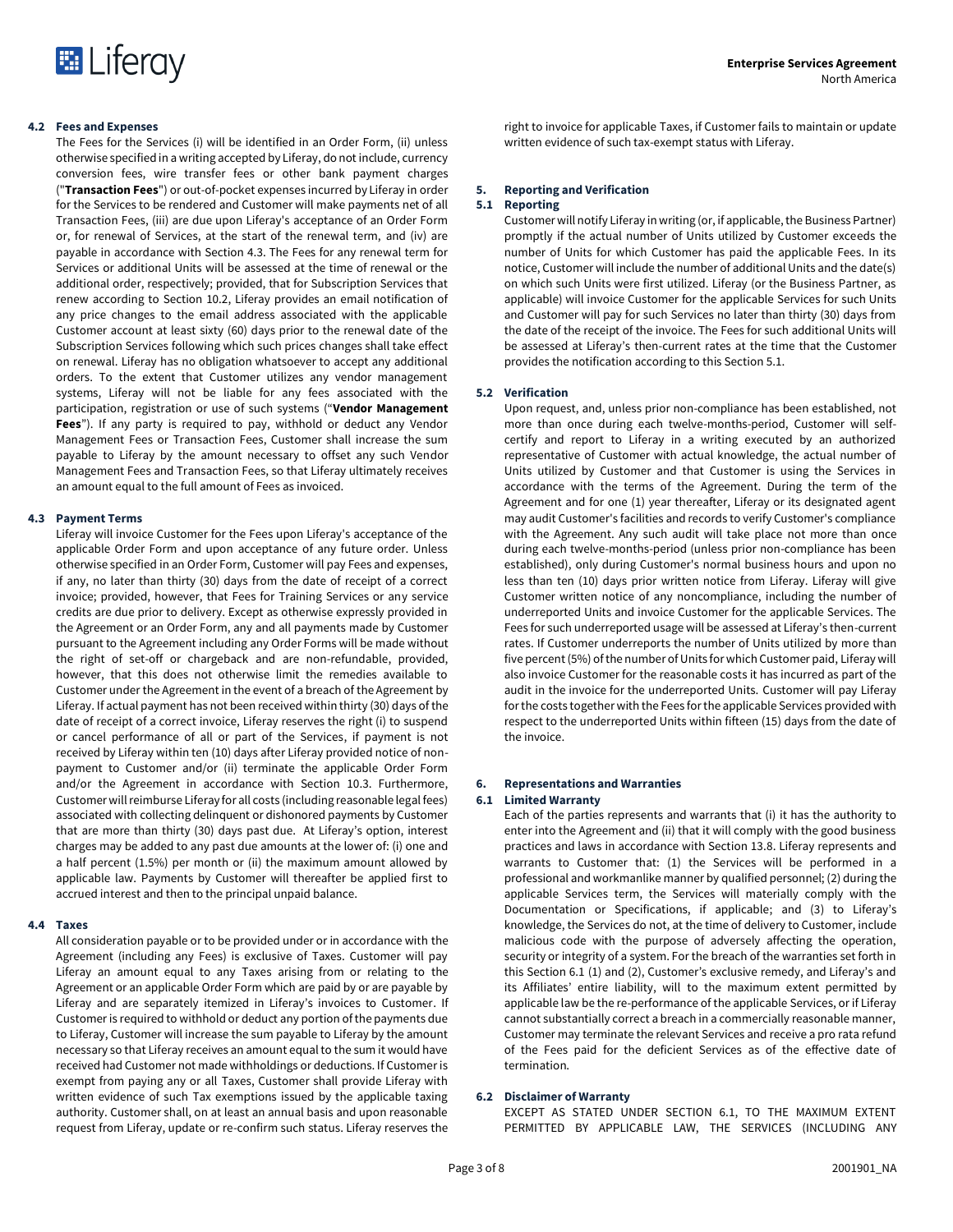SOFTWARE) AS PROVIDED BY LIFERAY AND ITS AFFILIATES ARE PROVIDED AND LICENSED "AS IS" WITHOUT WARRANTY OF ANY KIND, EITHER EXPRESSED OR IMPLIED, INCLUDING, BUT NOT LIMITED TO, THE IMPLIED WARRANTY OF QUALITY, MERCHANTABILITY, TITLE, NON-INFRINGEMENT AND FITNESS FOR A PARTICULAR PURPOSE, AND SUCH IMPLIED WARRANTIES, AND ANY OTHER WARRANTIES, REPRESENTATIONS, CONDITIONS AND TERMS, EXPRESS OR IMPLIED (AND WHETHER IMPLIED BY STATUTE, COMMON LAW, COURSE OF DEALING, TRADE USAGE OR OTHERWISE) ARE HEREBY EXCLUDED TO THE FULLEST EXTENT PERMITTED BY LAW. LIFERAY AND ITS AFFILIATES DO NOT GUARANTEE THAT THE SERVICES OR ANY SOFTWARE PROVIDED UNDER THE AGREEMENT HAVE BEEN DESIGNED TO MEET CUSTOMER'S SPECIFIC BUSINESS REQUIREMENTS, THE USE OF SUCH SERVICES OR SOFTWARE WILL BE UNINTERRUPTED OR ERROR FREE, COMPLY WITH LEGAL OR REGULATORY REQUIREMENTS APPLICABLE TO CUSTOMER, OR THAT LIFERAY WILL CORRECT ALL SOFTWARE ERRORS. CUSTOMER AGREES THAT IT IS SOLELY RESPONSIBLE FOR THE RESULTS OBTAINED FROM THE USE OF THE SERVICES AND SOFTWARE PROVIDED UNDER THE AGREEMENT.

WITHOUT LIMITING THE GENERALITY OF THE FOREGOING DISCLAIMER, THE SERVICES AND ANY SOFTWARE PROVIDED UNDER THE AGREEMENT ARE NOT SPECIFICALLY DESIGNED, MANUFACTURED OR INTENDED FOR USE IN (I) FACILITIES OR ENVIRONMENTS REQUIRING FAILSAFE PERFORMANCE, INCLUDING BUT NOT LIMITED TO (A) THE PLANNING, CONSTRUCTION, MAINTENANCE, CONTROL, OR DIRECT OPERATION OF NUCLEAR FACILITIES, (B) AIRCRAFT NAVIGATION, CONTROL OR COMMUNICATION SYSTEMS, WEAPONS SYSTEMS, (C) DIRECT LIFE SUPPORT SYSTEMS OR (II) ULTRA-HAZARDOUS OR STRICT LIABILITY ACTIVITIES AND THE CUSTOMER IS SOLELY RESPONSIBLE AND EXPRESSLY ASSUMES ALL RISK FOR ANY SUCH USE.

# **7. Exclusion and Limitation of Liability, Risk Allocation**

# **7.1 Exclusion of Liability**

SUBJECT TO SECTION 7.3, AND NOTWITHSTANDING ANYTHING TO THE CONTRARY CONTAINED IN THE AGREEMENT OR AN ORDER FORM AND TO THE MAXIMUM EXTENT PERMITTED UNDER APPLICABLE LAW, IN NO EVENT WILL A PARTY OR ITS AFFILIATES HAVE ANY LIABILITY TO THE OTHER PARTY AND/OR ITS AFFILIATES, UNDER ANY LEGAL OR EQUITABLE THEORY, WHETHER IN CONTRACT, TORT (INCLUDING, WITHOUT LIMITATION, NEGLIGENCE), PRODUCT LIABILITY, STATUTE OR OTHERWISE, FOR OR IN CONNECTION WITH:

- (I) ANY ECONOMIC LOSSES, LOSS OF REVENUE, LOSS OF CUSTOMERS OR BUSINESS, LOSS OF OR DAMAGE TO REPUTATION OR GOODWILL, LOSS OF ANTICIPATED PROFITS, LOSS UNDER OR IN RELATION TO ANY OTHER CONTRACT, LOSS OR CORRUPTION OF DATA OR INTERRUPTION OF SERVICES, LOSS OF ANTICIPATED SAVINGS OR BENEFITS, RELIANCE OR COVER OR ANALOGOUS COST RELATED TO THE PROCUREMENT OF REPLACEMENT SERVICES OR SOFTWARE;
- (II) ANY LOSSES, COSTS, EXPENSES OR DAMAGES ARISING OUT OF OR IN CONNECTION WITH THE OTHER PARTY'S NON-COMPLIANCE WITH LAWS OR REGULATIONS (INCLUDING WITHOUT LIMITATIONS THOSE APPLICABLE TO THE OTHER PARTY'S OPERATIONS OR USE OF THE SOFTWARE OR SERVICES), PRODUCT LIABILITY AND INTERRUPTION OR DELAYS IN THE OTHER PARTY'S BUSINESS; OR
- (III) ANY LOSSES, COSTS, EXPENSES OR DAMAGES OTHER THAN DIRECT DAMAGES, INCLUDING WITHOUT LIMITATION, ANY INDIRECT, INCIDENTAL, SPECIAL, EXEMPLARY, CONSEQUENTIAL OR PUNITIVE DAMAGES, LOSSES, COSTS OR EXPENSES.

IN EACH CASE (I) THROUGH (III), WHETHER OR NOT FORESEEABLE; EVEN IF A PARTY HAS BEEN ADVISED OF THE POSSIBILITY OF SUCH DAMAGES, LOSSES, COSTS OR EXPENSES.

# **7.2 Limitation of Liability**

SUBJECT TO SECTIONS 7.1 AND 7.3 AND EXCEPT FOR CLAIMS FOR FEES, EXPENSES OR TAXES UNDER THE AGREEMENT INCLUDING ANY ORDER FORM AND INTEREST THEREON, FOR ALL EVENTS AND CIRCUMSTANCES AND TO THE MAXIMUM EXTENT PERMITTED UNDER APPLICABLE LAW, THE AGGREGATE AND CUMULATIVE LIABILITY OF A PARTY AND ITS AFFILIATES TO THE OTHER PARTY AND/OR ITS AFFILIATES ARISING OUT OF OR RELATING TO THE AGREEMENT AND ALL ORDER FORMS, INCLUDING WITHOUT LIMITATION ON ACCOUNT OF PERFORMANCE OR NON-PERFORMANCE OF OBLIGATIONS, REGARDLESS OF THE FORM OF THE CAUSE OF ACTION, WHETHER IN CONTRACT, TORT (INCLUDING, WITHOUT LIMITATION, NEGLIGENCE), STATUTE OR OTHERWISE WILL NOT EXCEED, THE GREATER OF (I) TWENTY THOUSAND UNITED STATES DOLLARS (\$20,000) OR (II) THE FEES RECEIVED BY LIFERAY DURING THE TWELVE (12) MONTHS IMMEDIATELY PRECEDING THE FIRST EVENT GIVING RISE TO LIABILITY, WITH RESPECT TO THE PARTICULAR SERVICES GIVING RISE TO LIABILITY UNDER THE MOST APPLICABLE ORDERING DOCUMENT, PROVIDED THAT, IF CUSTOMER HAS PREPAID ANY FEES FOR SUBSCRIPTION SERVICES FOR TERMS LONGER THAN TWELVE (12) MONTHS, THE APPLICABLE LIABILITY AMOUNT SHALL BE THE ANNUALIZED PRO RATED AMOUNT RECEIVED BY LIFERAY FOR THE RELEVANT TWELVE-MONTH PERIOD.

# **7.3 Exceptions**

NOTWITHSTANDING SECTIONS 7.1 AND 7.2 AND ANYTHING ELSE TO THE CONTRARY IN THE AGREEMENT, NOTHING IN THE AGREEMENT SHALL LIMIT OR EXCLUDE THE LIABILITY OF A PARTY OR ITS AFFILIATE(S) IN THE FOLLOWING CIRCUMSTANCES:

- (I) WITH REGARD TO A PARTY'S INFRINGEMENT, MISUSE, EXPORT, OR MISAPPROPRIATION OF THE OTHER PARTY'S INTELLECTUAL PROPERTY LICENSED BY THE PARTY TO THE OTHER PARTY UNDER AN END USER LICENSE AGREEMENT OR OTHERWISE IN WRITING UNDER THE AGREEMENT OR AN ORDER FORM;
- (II) BREACH OF ITS CONFIDENTIALITY OBLIGATIONS UNDER SECTION 9;
- (III) FRAUD, FRAUDULENT MISREPRESENTATION OR WILLFUL MISCONDUCT; OR
- (IV) DEATH OR BODILY INJURY CAUSED BY THE NEGLIGENCE OF A PARTY OR ITS AFFILIATE(S);
- (V) TO THE EXTENT SUCH LIMITATIONS OR EXCLUSIONS OF LIABILITY ARE NOT PERMITTED BY THE APPLICABLE LAW.

# **7.4 Allocations of Risk**

SECTIONS 6 AND 7 ALLOCATE THE RISKS BETWEEN THE PARTIES UNDER THE AGREEMENT. THIS ALLOCATION IS AN INTRINSIC PART OF, AND THE BASIS OF, THE BARGAIN BETWEEN THE PARTIES AND WITHOUT SUCH ALLOCATION, LIFERAY WOULD NOT HAVE ENTERED INTO THE AGREEMENT. LIFERAY'S PRICES FOR SERVICES REFLECT THIS ALLOCATION OF RISKS AND THE WARRANTIES, DISCLAIMER OF WARRANTIES, EXCLUSIONS AND LIMITATION OF LIABILITY SPECIFIED HEREIN. THE LIMITATIONS, EXCLUSIONS AND DISCLAIMERS CONTAINED IN SECTIONS 6 AND 7 APPLY TO THE MAXIMUM EXTENT PERMITTED BY APPLICABLE LAW, EVEN IF ANY REMEDY (INCLUDING ANY LIMITED OR EXCLUSIVE REMEDY) PROVIDED FOR IN THE AGREEMENT FAILS IN ITS ESSENTIAL PURPOSE.

# **8. Intellectual Property Rights**

Liferay provides certain legal assurances for intellectual property provided to its Customer in case of third party intellectual property infringement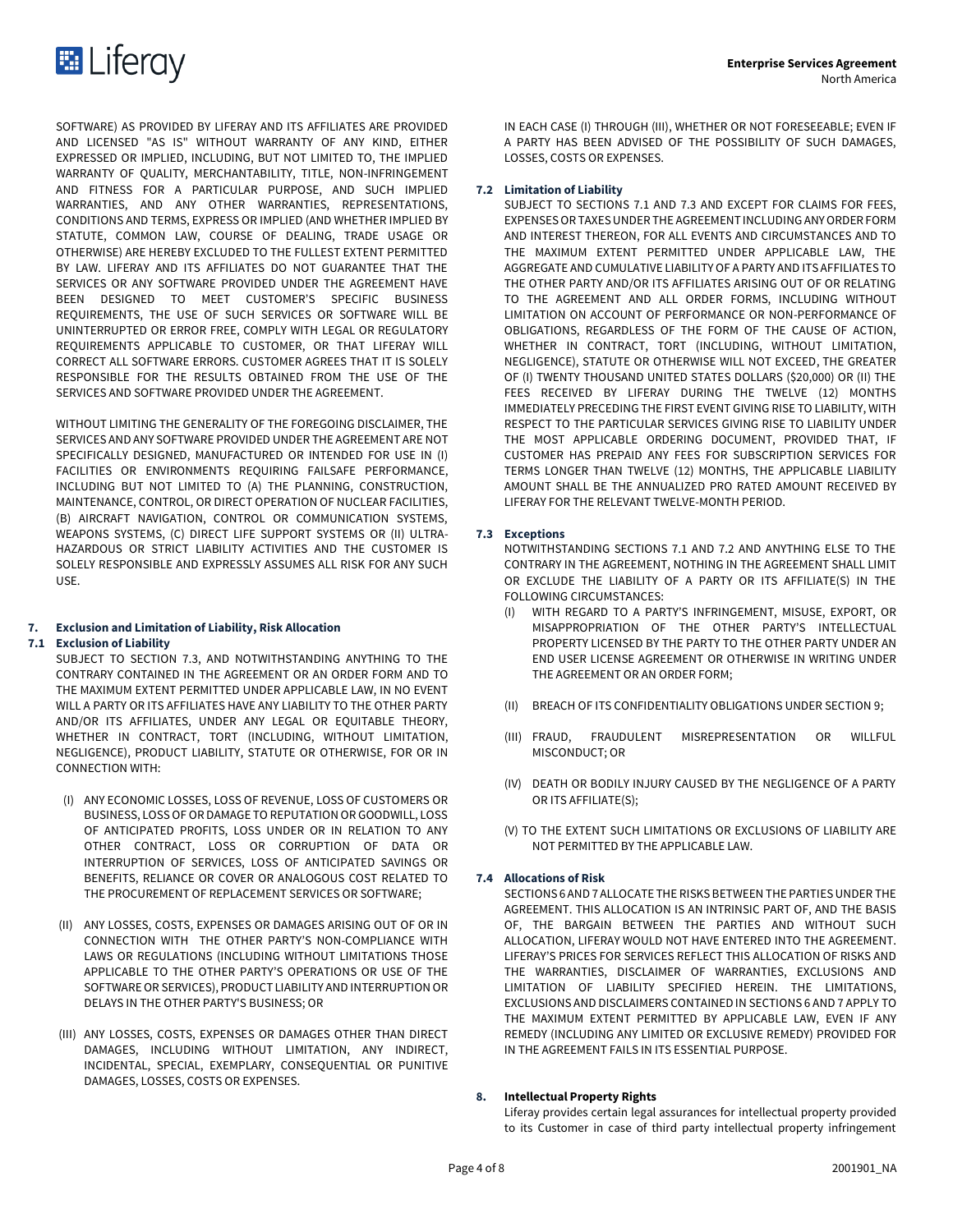

claims. The terms and conditions of these assurances (if applicable) vary depending on the nature of such Services and are therefore set forth in the applicable Appendices.

# **9. Confidentiality**

# **9.1 Confidentiality Obligations**

Liferay and Customer agree that during the term of the Agreement, as a condition to the receipt of Confidential Information hereunder, Recipient shall: (i) except as expressly permitted by the Agreement not disclose, directly or indirectly, to any third party any portion of the Confidential Information without the prior written consent of the Disclosing Party; (ii) not use or exploit the Confidential Information except for the provision of Services; (iii) upon the Disclosing Party's written request promptly return or destroy, at Recipient's option, all materials and documentation regarding the Confidential Information received hereunder save for (a) Confidential Information stored in routine back-up media not accessible during the ordinary course of business and (b) archival copies of the Confidential Information that the Recipient needs to maintain in order to comply with statutory or regulatory requirements, unless otherwise prohibited by law, provided that in both cases (a) and (b) the Confidential Information shall remain subject to the Agreement; and (iv) exercise at least the same degree of care in safeguarding the Confidential Information as Recipient would with its own confidential information, provided that at a minimum, the Recipient must use reasonable care to protect the information. Both parties agree that obligations of confidentiality will exist for a period of two (2) years following initial disclosure of the particular Confidential Information unless terminated earlier pursuant to this Section 9 or in writing by the Disclosing Party; provided that, (1) to the extent the Confidential Information is subject to longer confidentiality terms under mandatory applicable law, the Recipient will protect such Confidential Information as required by such law and (2) if the Confidential Information constitutes a trade secret Recipient will protect such Confidential Information perpetually as long as it constitutes a trade secret.

# **9.2 Permitted Disclosures**

The parties may disclose Confidential Information only to those employees, Affiliates, agents, representatives and contractors who have a "need to know" such information in order to undertake their work with respect to the Agreement or otherwise to the benefit of the parties and to its auditors and legal counsel, in each case, who are under a written obligation or otherwise obligated by law to keep such information confidential using standards of confidentiality not less restrictive than those required by the Agreement. Recipient may disclose Confidential Information, if it is required to do so by applicable law, court order, or regulation, any governmental or other regulatory authority. Before disclosing such information, Recipient will notify Disclosing Party of the disclosure requirement (if it can provide notice without breaching any legal or regulatory requirement or court order) and cooperate with Disclosing Party (at the Disclosing Party's expense) to obtain a protective order or other similar protection. If Recipient is required by law, statute, regulation or court order to make such a disclosure Recipient shall furnish only the portion of the Confidential Information that Recipient, in the opinion of its legal counsel, is legally required to disclose and shall exercise reasonable efforts to preserve for the remainder the confidentiality of the Disclosing Party's Confidential Information.

#### **9.3 Equitable Relief**

Each party acknowledges and agrees that due to the unique nature of Confidential Information, any breach of the obligations of this Section 9 may cause the non-breaching party irreparable harm for which an adequate remedy at law may not be available and that, therefore, the non-breaching party will be entitled to seek appropriate equitable remedies including temporary restraining order(s) or preliminary or permanent injunction relief from a court of competent jurisdiction to stop or prevent any breach of this Section 9, in addition to all other remedies available at law.

#### **10. Term and Termination**

# **10.1 Term and Termination of Agreement**

The term of the Agreement shall begin on the Effective Date and will terminate at the expiration of ninety (90) days following written notice of termination given by one party to the other. Termination of the Agreement will not operate to terminate any Order Form and the terms and conditions of the Agreement will continue in full force and effect to the extent necessary to give effect to any Order Form in effect at the time of termination of the Agreement and until such time as the applicable Order Form(s) expires or is terminated in accordance with Sections 10.2 or 10.3 below.

#### **10.2 Term and Termination of Order Form**

The term of an Order Form begins on the date of last signature once the Order Form is fully executed ("**Order Form Effective Date**") and continues in full force and effect until the expiration of the term of the Services ordered in the Order Form (including any renewal terms) or until earlier terminated in accordance with the Agreement. For Professional and Training Services, Customer must use any Services set forth in an Order Form during the term specified in the Order Form or within one (1) year of the Order Form Effective Date, whichever is shorter; if unused, such Services will expire. Unless otherwise agreed in the applicable Order Form, with respect to Subscription Services and provided that Liferay has provided an email notification of an upcoming renewal to the email address associated with the applicable Customer account at least sixty (60) days prior to the renewal date of the Subscription Services, the term will automatically renew for successive terms of one (1) year each, unless either party gives written notice to the other of its intention not to renew at least thirty (30) days before the commencement of the next renewal term.

#### **10.3 Termination**

If either party materially breaches the terms of the Agreement or an Order Form, and such breach is not cured within thirty (30) days after written notice of the breach is given to the breaching party, then the non-breaching party may, by giving written notice of termination to the breaching party, terminate the Agreement and/or any applicable Order Form; provided, however, that (i) no cure period will be required for a breach of Section 9 of the Agreement and (ii) in case of non-payment of Fees the cure period shall only be ten (10) days. The termination of an individual Order Form will not terminate any other Order Form or the Agreement unless otherwise specified in the written notice of termination. Either party may terminate an Order Form, the Agreement, and any other Order Form(s) in existence at the time with immediate effect by written notice to the other party if the other party has been declared bankrupt or if a moratorium of payments has been declared, or if any proceeding of bankruptcy, insolvency or other law for the relief of debtors, including the appointment of any liquidator, examiner, administrator, receiver or trustee or assignment for the benefit of creditors shall be instituted or other similar or analogous event in any jurisdiction occurs.

#### **10.4 Survival**

If this Agreement or an Order Form is terminated for any reason, Sections 3, 4, 5.2, 6.2, 7, 9, 10.4, 11, 12, 13.1, 13.4-13.5, and 13.8-13.16 of the Agreement (as they are applicable with respect to each Order Form) will survive.

#### **11. Continuing Business**

Nothing in the Agreement will preclude or limit Liferay from providing software, materials, or services for itself or other customers, irrespective of the possible similarity of such software, materials or services to those that might be delivered to Customer. The terms of confidentiality in Section 9 will not prohibit or restrict either party's right to develop, use or market products or services similar to or competitive with the other party; provided, however, that neither party is relieved of its obligations under the Agreement. Furthermore, provided that each party shall comply with its confidentiality obligations relating to the disclosure of Confidential Information to third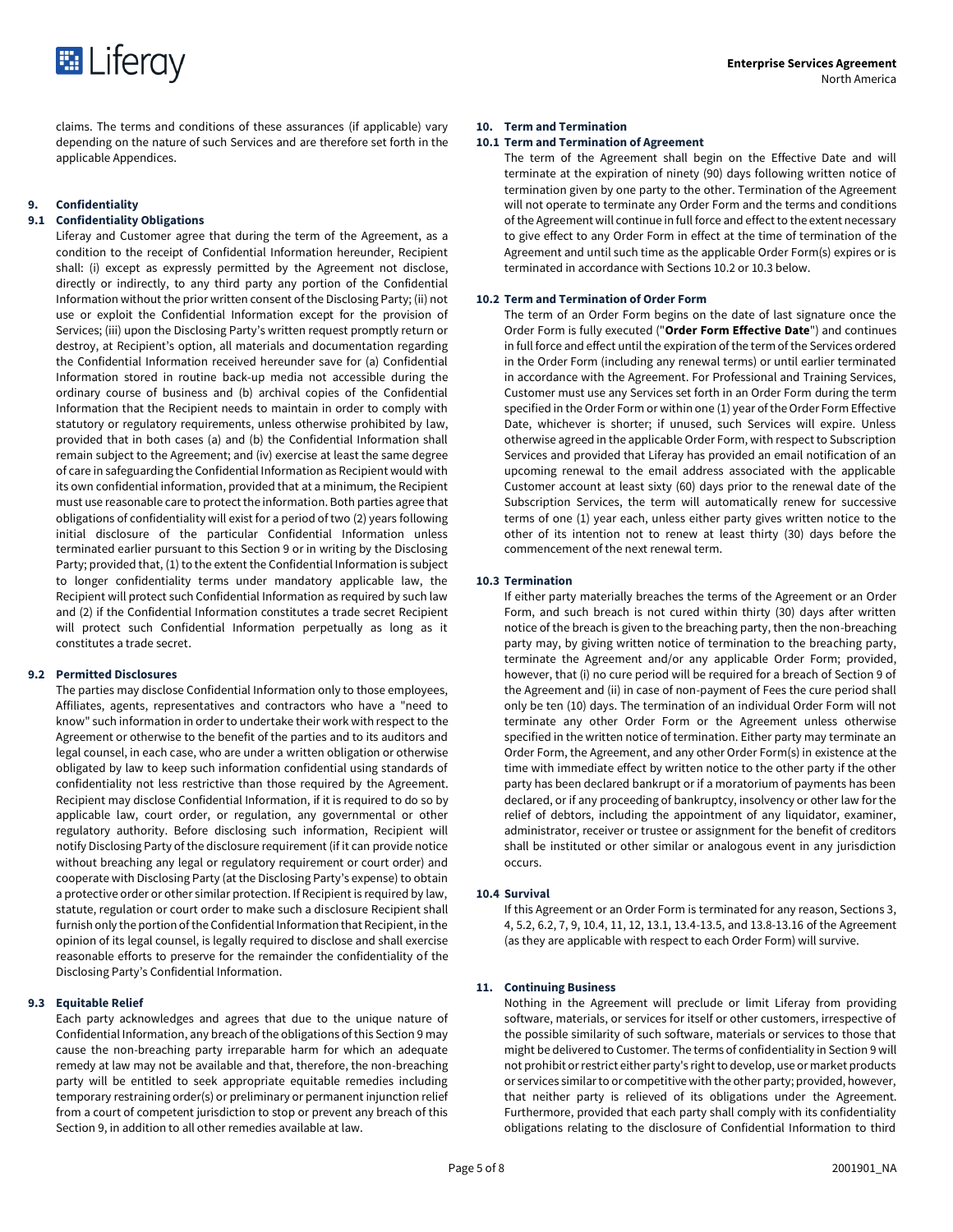

parties as provided in the Agreement, each party may use the Residuals resulting from access to or work with the other party's Confidential Information that does not constitute the other party's trade secret. Neither party shall have any obligation to limit or restrict the assignment of its employees or other resources or to pay royalties or account in any way for any work resulting from the use of Residuals.

#### **12. Governing Law, Consent to Jurisdiction**

The validity, interpretation and enforcement of the Agreement (and any dispute or claim relating to it, or its formation, existence, construction, performance or termination) will be governed by and construed in accordance with the laws of the United States and of the State of California without giving effect to the conflicts of laws provisions thereof or the United Nations Convention on Contracts for the International Sale of Goods. All disputes or claims arising out of or relating to the Agreement or its subject matter will be submitted to the exclusive jurisdiction of the state or federal courts of competent jurisdiction located in Los Angeles County, California and each party irrevocably consents to such personal jurisdiction and waives all objections to this venue. In the event the Uniform Computer Information Transactions Act (UCITA) or any similar federal or state laws or regulations are enacted, it will not apply to the Agreement, and the governing law will remain as if such law or regulation had not been enacted.

#### **13. Miscellaneous**

#### **13.1 Headings, Interpretation**

Headings to the sections of this Agreement are for convenience only and shall not have any effect on construction and interpretation of the Agreement. No provision shall be construed adversely to a party solely on the ground that the party was responsible for the preparation of this Agreement or that provision. In the Agreement, references to "includes," "including," "including but not limited to," "including without limitation" and words or phrases of similar import shall be deemed to have the same meaning and the words "includes(s)" and "including" shall not be deemed to be terms of limitation but rather be deemed to be followed by the words "without limitation."

#### **13.2 Relationship Between the Parties, Subcontracting**

In all matters relating to the Agreement, Customer and Liferay shall act as independent contractors. Nothing in the Agreement or related to Liferay's performance of any Order Form will be construed to create an employment or agency relationship or a partnership between Customer (or any Customer personnel) and Liferay (or any Liferay personnel). Each party will be solely responsible for supervision, direction, control and payment of its personnel, including applicable taxes, deductions, other payments and benefits. Liferay may subcontract Services under an Order Form to third parties or its Affiliates without the approval of Customer; provided, however, that (i) subcontractors agree to protect Customer Confidential Information subject to terms at least substantially similar with Section 9, and (ii) Liferay remains responsible to Customer for performance of its obligations hereunder. Neither party will represent that it has any authority to assume or create any obligation, express or implied, on behalf of the other party, or to represent the other party as agent, employee or in any other capacity. Nothing herein shall oblige parties to enter into any further agreement(s) with each other.

# **13.3 Assignments**

The Agreement is binding on the parties to the Agreement, and other than the rights conferred on Business Partners in Sections 4.1 and 5.1, nothing in the Agreement or in any Order Form grants any other person or entity any right, benefit or remedy of any nature whatsoever, except for the parties' Affiliates as expressly provided in the Agreement. Neither party may assign, novate, transfer or otherwise dispose of any of its rights or obligations under the Agreement and/or any Order Form without the other party's prior written consent which shall not be unreasonably withheld, delayed or

conditioned; the party required to give its consent may however attach reasonable conditions to its consent. Either party may, upon written notice to, and without the prior approval of, the other party, (i) assign or novate the Agreement to an Affiliate as long as the Affiliate has sufficient credit to satisfy its obligations under the Agreement and the scope of the Services is not affected; and, (ii) assign or novate the Agreement pursuant to a merger or a sale of all or substantially all of such party's assets or stock, and in each case (i) or (ii) provided that (a) the assigning or novating party provides the other party with a written confirmation of the assignment or novation of all rights and obligations under the Agreement signed by both the assigning party and the assignee and (b) if the assignment is to a competitor of Liferay, written consent from Liferay shall be required. Any assignment in violation of this Section 13.3 is void. Each party must do all things reasonably necessary (including executing further documents) to give effect to an assignment or novation pursuant to this Section 13.3.

#### **13.4 Dispute Resolution**

Each party agrees to give the other a written description of any problem(s) that may arise and to make a good faith effort to amicably resolve any such problem before commencing any proceeding. Notwithstanding the foregoing, either party may take any action reasonably required to protect such party's rights including temporary restraining order(s) or preliminary or permanent injunctive relief. Except for claims for Fees, Taxes and expenses under the Agreement and interest thereon, no claim or action, regardless of form, arising out of the Agreement or an Order Form may be brought by either party more than one (1) year after the cause of action has accrued.

# **13.5 Notices**

All notices permitted or required under the Agreement shall be in English, in writing and shall be delivered in person, by certified or registered express mail, by other nationally recognized overnight delivery service or electronic mail. Notices shall be deemed received the day of personal delivery, or in relation to transmission by electronic mail, at the time at which the notice enters an information system which is under the control of the recipient or five (5) days after deposit in the mail or with a nationally recognized overnight delivery service. Customer shall direct all notices to Liferay under the Agreement to the following address: Liferay, Inc., Attn: Legal Department, 1400 Montefino Avenue, Diamond Bar, California 91765; E-mail: legal@liferay.com. Unless otherwise specified on an Order Form, all notices permitted or required under the Agreement from Liferay to Customer shall be addressed to the Customer's bill-to address as specified in an Order Form which may be updated from time to time by notice from Customer to Liferay as provided in this Section.

#### **13.6 Assistance**

If and to the extent that Customer agrees in an Appendix or an Order Form to provide Liferay access to Customer Resources as reasonably required by Liferay in order to provide any Services, Customer understands and agrees that (i) the completeness, accuracy of, and extent of access to, any Customer Resources provided to Liferay may affect Liferay's ability to provide such Services, and (ii) if reasonable access to Customer Resources is not provided, Liferay will be relieved from providing those Services dependent upon such access. Customer will obtain any third party consents necessary to grant Liferay access to the Customer Resources that is subject to the proprietary rights of, or controlled by, any third party, or which is subject to any other form of restriction upon granting access to the Customer Resources. In the event that Customer fails to fulfill its obligations under an applicable Appendix or Order Form in a timely manner, and this failure adversely impacts the provision of Services, Liferay will be entitled to appropriate relief, including adjusting the timing of its delivery of applicable Services.

#### **13.7 Force Majeure**

Neither party shall be liable to the other for failure or delay in the performance of a required obligation under the Agreement and/or Order Form if such failure or delay is caused by acts of God, wars, riots, strikes, fire,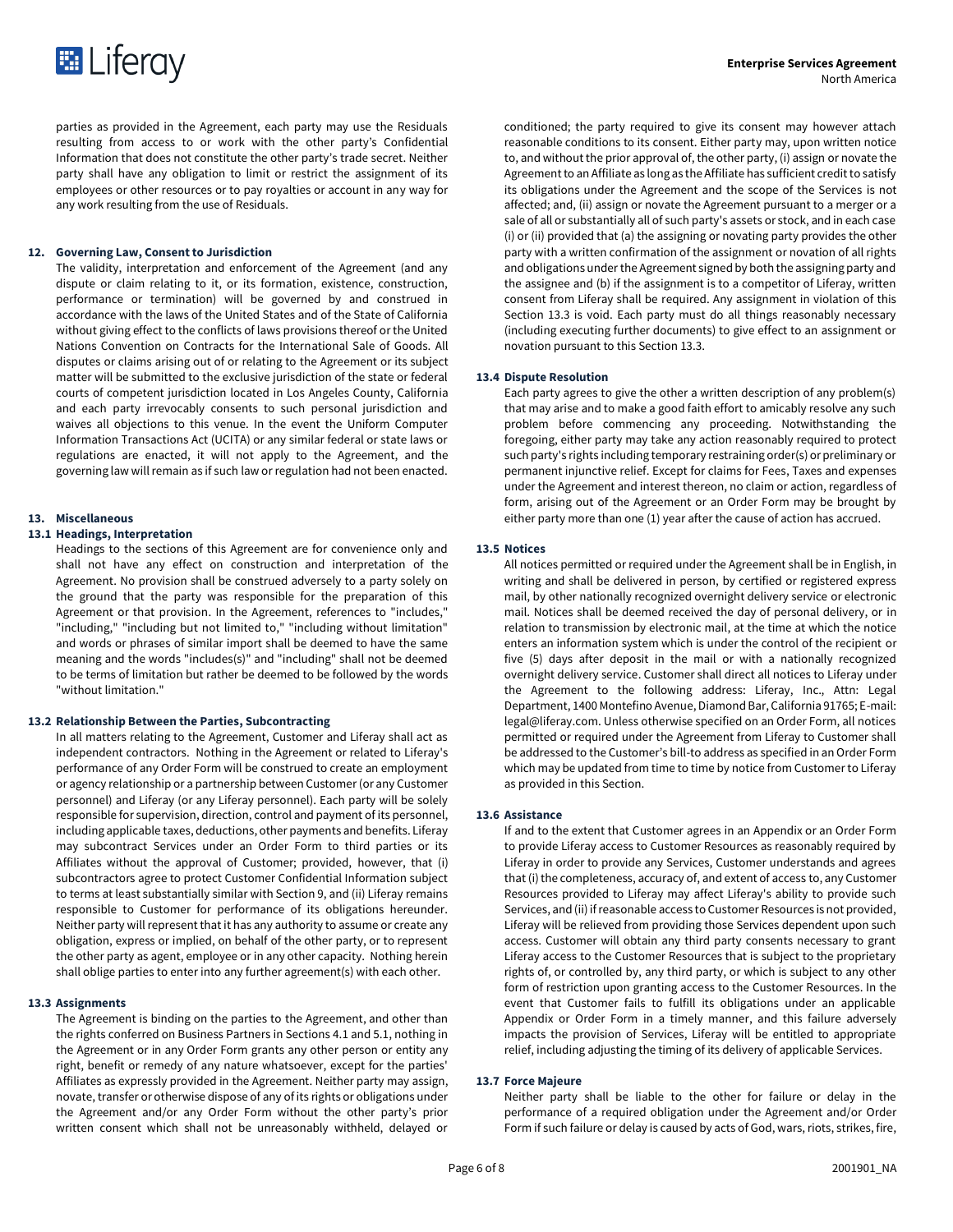

terrorist acts, flood, explosion, failure or diminishment of power or of telecommunications or data networks or services, earthquake or other natural disaster, government regulation, or other similar cause beyond such party's reasonable control (each, a "**Force Majeure Event**"); provided that such party gives prompt written notice of such condition and resumes its performance as soon as reasonably possible. If a Force Majeure Event continues for more than ninety (90) days continuously after the commencement of the Force Majeure event, either party may terminate the affected Order Form and/or the Agreement immediately by giving written notice to the other party and Liferay shall refund to Customer any pre-paid and unused Fees.

## **13.8 Good Business Practices**

Each of the parties agrees that (i) it has not and will not, in connection with the formation or performance of the Agreement, engage in any illegal, unfair, deceptive, or unethical business practices whatsoever, including, but not limited to, any act that would constitute a violation of the U.S. Foreign Corrupt Practices Act or the U.K. Bribery Act or any similar anti-corruption or bribery laws in any jurisdiction and (ii) it will comply with all applicable employment and occupational health and safety laws and regulations, including those related to employment practices, wages, and worker classification and it will comply with all applicable tax and social security laws as to its employees or contractors.

## **13.9 Export Compliance**

Liferay may supply Customer with technical data that is subject to export control restrictions. Liferay will not be responsible for compliance by Customer with applicable export obligations or requirements for this technical data. Customer agrees to comply with all applicable export control restrictions. If Customer breaches this Section 13.9 or the export provisions of an applicable End User License Agreement, or any provision referencing these sections, Liferay may immediately terminate the Agreement including any applicable End User License Agreements and/or the applicable Order Form and its obligations thereunder without any liability to Customer. Customer shall indemnify Liferay, including its officers, directors and agents from all losses and liabilities (including reasonable attorneys fees and court costs) arising from Customer's breach of its obligations under this section.

# **13.10 Sensitive Data**

The parties acknowledge and agree that except for Business Contact Information as defined in Section 13.11 and unless otherwise specified in an Appendix, Customer's use of the Services and Liferay's ordinary performance of the Services do not, as of the Effective Date, require a party to provide, disclose or give access to any Personally Identifiable Information (as defined below) or Personal Health Information (as defined below) or similarly protected sensitive data or personal data (collectively, "**Sensitive Data**") to the other party. For so long as and to the extent that a disclosure a party to the other party of Sensitive Data is not required, the parties will take all reasonable steps to avoid any unnecessary disclosure of Sensitive Data to the other party through use of the Services or in any other manner. Unless otherwise specifically agreed by the parties in writing, the parties agree that each party is solely liable for all obligations, including without limitation, confidentiality and data protection and privacy obligations and restrictions, imposed by applicable law, regulation or court order applicable to its respective Sensitive Data. Where a party provides Sensitive Data to the other party in connection with the Agreement, such party warrants that it has obtained all the relevant consents to enable it to disclose that information to the other party. If a party should disclose any Sensitive Data with or without the relevant consents, to the other party, regardless of whether such disclosure is intentional or inadvertent, such party shall promptly notify the other party of such disclosure and the receiving party will treat the Sensitive Data in accordance with applicable law and as otherwise agreed between the parties in writing.

As used in this Section, "**Personally Identifiable Information**" means any representation of information that permits the identity of an individual to whom the information applies to be reasonably inferred by either direct or indirect means. Further, Personally Identifiable Information includes information: (i) that directly identifies an individual (e.g., name, address, social security number or other identifying number or code, telephone number, email address, etc.) or (ii) that identifies specific individuals in conjunction with other data elements, i.e., indirect identification. (These data elements may include a combination of gender, race, birth date, geographic indicator, and other descriptors).

As used in this Section, "**Personal Health Information**" shall have the same meaning as set forth under the Health Insurance Portability and Accountability Act ("**HIPAA**"). Liferay is neither a "Covered Entity" nor a "Business Associate," as those terms are defined in HIPAA.

#### **13.11 Business Contact Information**

Notwithstanding Section 13.10, above, each party agrees to allow the other party and its Affiliates to store and use business contact information provided by the disclosing party to the receiving party, including names, business phone numbers, and business e-mail addresses ("Business Contact Information") anywhere it does business. Such Business Contact Information will be processed and used only in connection with the parties' business relationship under the Agreement and in accordance with applicable law, and may be transferred worldwide between the receiving party, its Affiliates, subcontractors, Business Partners, and assignees of such party and its subsidiaries for uses consistent with the parties' business relationship resulting from the Agreement.

# **13.12 Severability**

If any provision or provisions of the Agreement and/or any Order Form shall be held to be invalid, illegal or unenforceable in whole or in part by any court of competent jurisdiction or other competent authority, (i) the Agreement and/or any affected Order Form will continue to be valid and enforceable as to the other provisions and/or the remainder of the affected provision(s); and (ii) the affected provision(s) will be deemed amended to the minimum extent necessary to render it valid and enforceable in conformity with applicable law and in both cases (i) and (ii) subject to parties' intent as expressed in the Agreement and/or the Order Form.

#### **13.13 Waiver**

The delay or failure of either party to exercise any rights under the Agreement will not constitute or be deemed a waiver or forfeiture of such rights. No waiver will be valid unless in writing and signed by an authorized representative of the party against whom such waiver is sought to be enforced.

#### **13.14 Entire Agreement**

The Agreement, including all Order Forms, sets forth the entire agreement between the parties and supersedes prior proposals, agreements and representations between them, whether written or oral, relating to the subject matter contained herein. Each party acknowledges that in entering into the Agreement it has not relied on any representation, warranty or collateral contract or other assurance except those set out therein. The Agreement and each Order Form may be changed only if agreed to in writing and signed by an authorized signatory of each party. Any claim relating to the provision of the Services by Liferay, its Affiliates or their respective personnel will be made against Liferay alone.

## **13.15 Counterparts and Facsimile Signature**

In the event that this Agreement or any Order Form is executed with signatures, the Agreement or Order Form(s) may be executed in counterparts, each of which will be deemed an original and all of which will constitute one and the same document. Facsimile and electronic copies of signatures shall have the same effect as originals. If a party elects to sign the